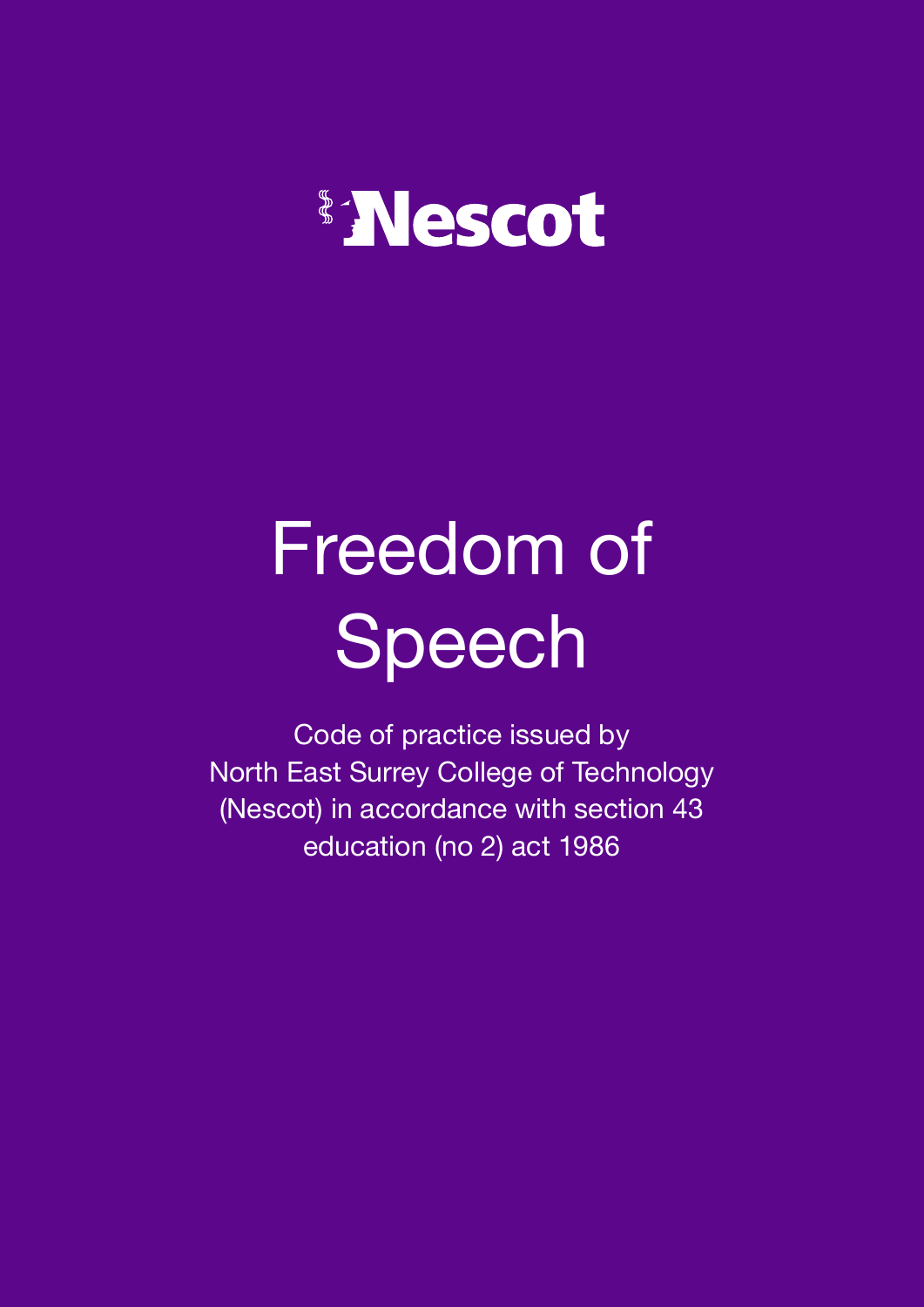#### **Scope of the Code**

1. The requirements of this code apply to all the staff of the College, the students registered at the College, the sabbatical officers of the Student Union, where applicable, and the governors of the College.

#### **Requirements of the Act**

- 2. The Education (No 2) Act 1986 (the 'Act') requires every individual and body of persons concerned in the government of any further education institution to take such steps as are reasonably practicable to ensure that freedom of speech within the law is secured for students and employees of the institution and for visiting speakers.
- 3. There is also a requirement that, so far as is reasonably practicable, the use of College premises shall not be denied to any individual or body of persons on grounds connected with the beliefs or views of that individual or any member of that body, or with the policy and objectives of thatbody.
- 4. The Act further requires the governing body of the institution to issue a code of practice setting out the procedures to be followed by students and employees of the establishment in connection with the organisation of meetings and other activities which are to be held on College premises and the conduct required of such persons in connection with any such meeting or activity. For the purposes of these arrangements meetings means activities which fall outside the normal scope of college business (ie not lectures, internal meetings, approved Trade Union and Student Union meetings).
- 5. Finally, every individual and body of persons concerned in the government of the College is required to take such steps as are reasonably practicable (including where appropriate the initiation of disciplinary measures) to secure compliance with the code of practice.

#### **Principles of the Code**

6. Nescot affirms its commitment to freedom of speech. It must, however, take account of its other legal obligations, beyond those imposed by the Act. For example, a speaker who incites an audience to violence, breach of the peace or racial hatred is acting contrary to public order laws and shall not be regarded as lawful speech within the remit of this code. Speakers must respect the rights and freedom of others as protected by the law (for example, they must not make statements which are actionable for defamation).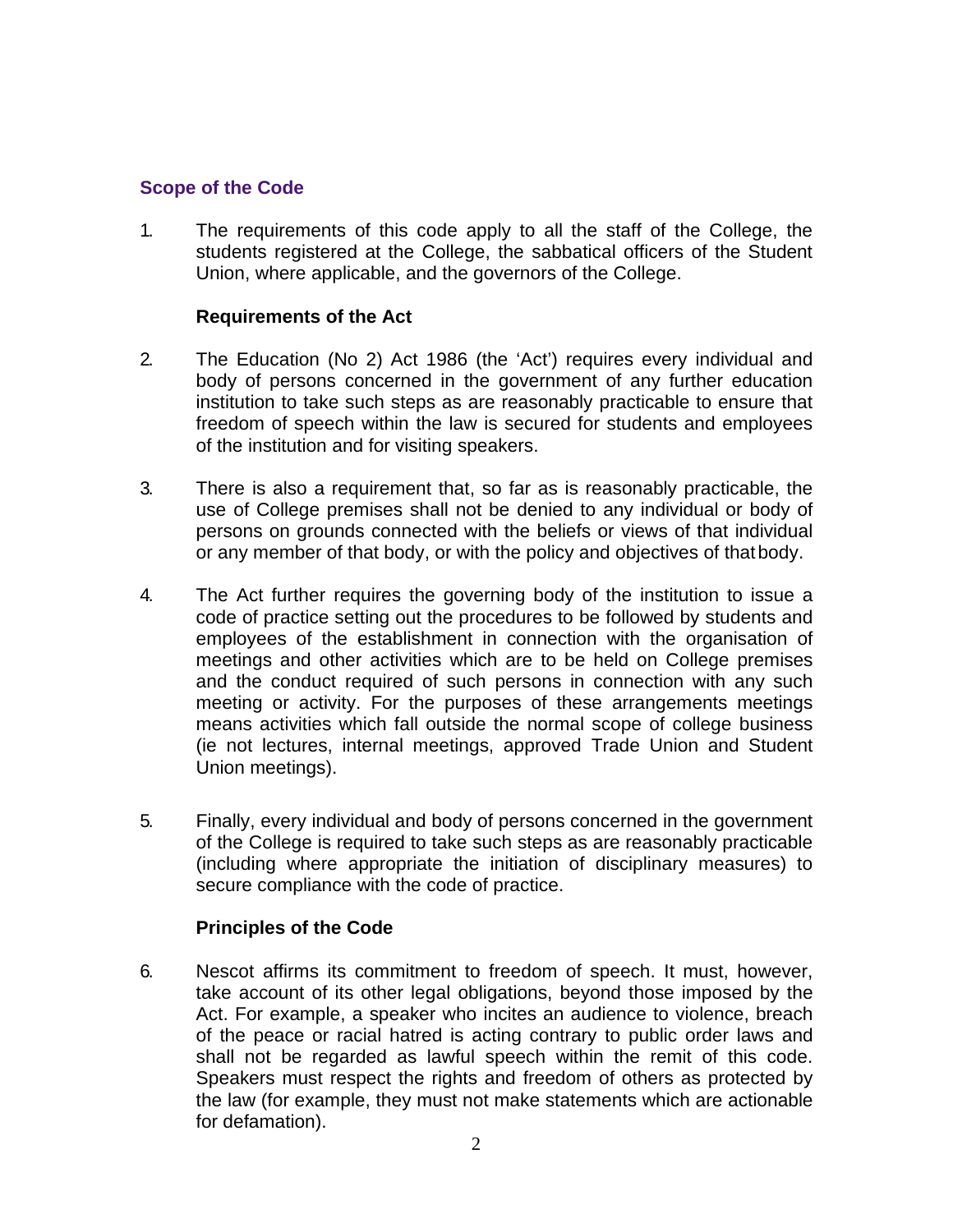7. All meetings that take place on College premises are private, unless the public is expressly invited to attend. For the avoidance of doubt, by virtue of Section 43 (8) of the Act of this code applies to any premises occupied by the Student Union.

#### **Speakers**

- 8. The code is concerned with ensuring that all students and employees of the College, and visiting speakers, have freedom of speech within the law.
- 9. In the case of meetings organised by students, speakers preferably should come at the invitation of the Student Union or Student Council or of a club or society recognised by the Student Union or Student Council. An invitation should not be sent by a student or students individually without prior consultation with the Student Union or Student Council.
- 10. In the case of meetings organised by staff, speakers must come at the invitation either of a collective body such as a Department or a trade union, or of a member or members of the staff individually. The latter must first consult their Head of Department or the Principal/Representative before issuing any invitation.
- 11. In the case of meetings organised by the College, speakers must come at the invitation of the Governing Body collectively or a member or members of the Governing Body individually. The latter must first consult the Chair of the Governing Body or (in his or her absence) the Vice Chair of the Governing Body.

#### **Other Requirements of the Code**

- 12. Where a meeting is organised by a collective body or by two or more individuals, the organisers should appoint one person as the principal organiser in order to simplify communication and liaison between organisers and the College and to avoid confusion.
- 13. The principal organiser of a meeting must give the Principal/Representative four weeks' written notice of the meeting, setting out the proposed date, time and space of the meeting; the subject of the address; the name of the speaker; and a statement whether the meeting is going to be private or open to the public. Exceptionally, where four weeks' notice is impractical, the Principal/ Representative may agree to accept shorter notice.
- 14. Before a meeting is organised by the Student Union or Student Council or by a club or society recognised by the Student Union or Student Council , the availability of a suitable room to accommodate the meeting must be determined with the .Principal's Office.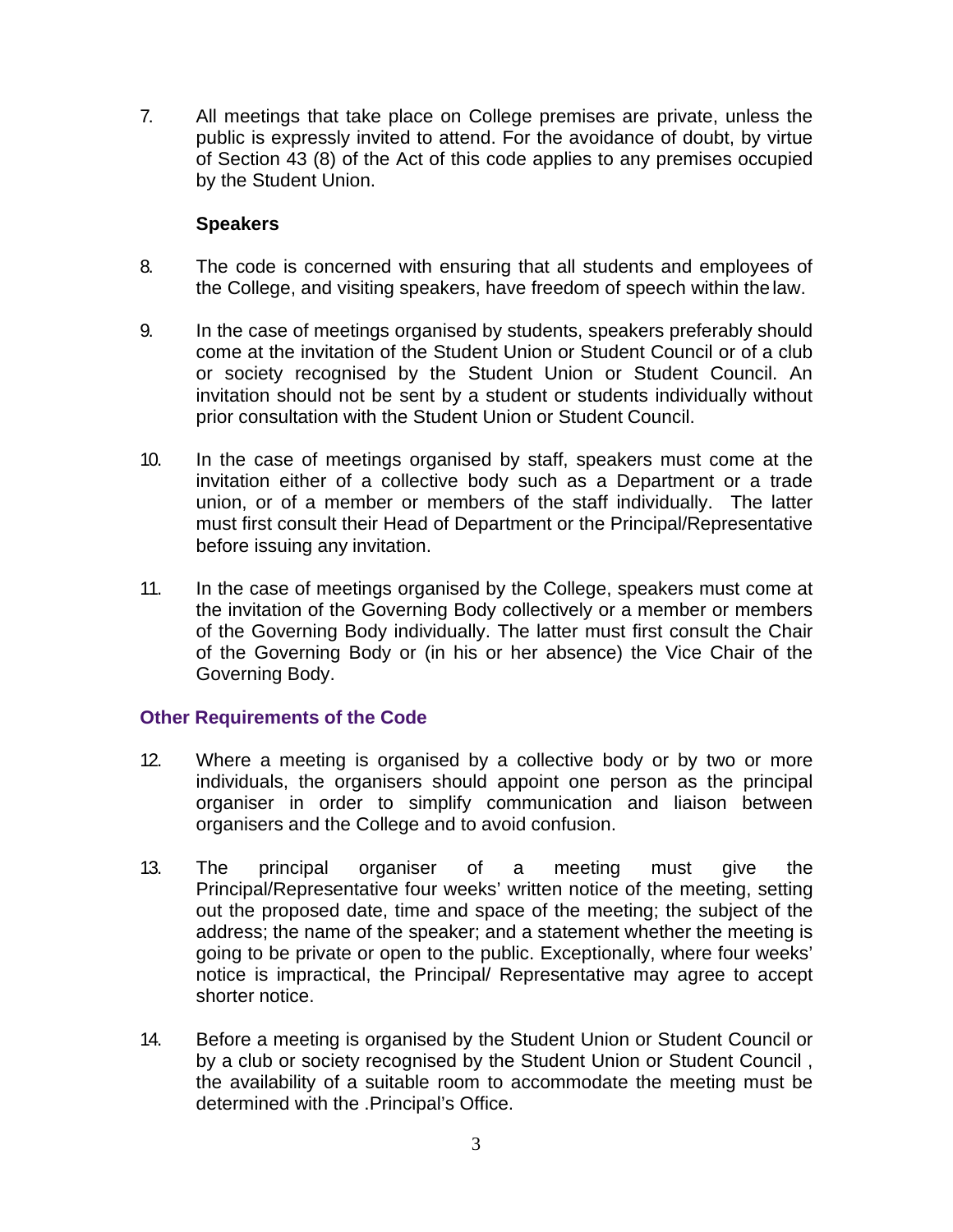- 15. The principal organiser of such a meeting must book a room using the standard booking form which may be obtained from the Principal's Office.. This should preferably be done before the notice of the meeting is given to the Principal/Representative. If all the suitable rooms are already booked, the meeting must be held over until a room becomes free.
- 16. Within one week of receiving notice from the principal organiser, the Principal/Representative will respond in writing. Where s/he grants permission, the Principal/Representative may attach any conditions which s/he considers necessary for the fulfilment of the College's legal obligations to protect and secure freedom of speech and/or any other legal obligation and/or to fulfil any other College requirement or rule.
- 17. These conditions may, for example, include a requirement that tickets must be issued where a meeting is to be open to the public; or that an adequate number of stewards must be provided by the organisers and that the Principal/Representatives must be satisfied about their suitability; or that members of the College security staff must be present, to help in keeping order; or that a member of the College's staff, appointed by the Principal/Representative, must be there as a 'controlling officer'. They may also concern the admission or exclusion of representatives of the media. The organisers are expected to comply fully with all such conditions.
- 18. The Principal/Representative has discretion to consult the police and, if s/he does so and then thinks it appropriate, to attach further conditions. S/he may, for example, require a meeting to be declared public (which would allow for police presence); or s/he may arrange for College staff to take complete responsibility for security arrangements.
- 19. The Principal/Representative may at his or her discretion refuse permission for a meeting or later withdraw permission already given.
- 20. The organisers may appeal, within five days of receiving the Principal/Representative's decision to the Chair of the Governing Body against the whole or part of the Principal/Representative's decision. The Chair's ruling will be final and will be communicated to the principal organisers within five days of receiving full details of the appeal.
- 21. Where a meeting proceeds, the organisers are under a duty to see that nothing in their preparations for it or their conduct of it infringes the law.
- 22. It is the on going duty of any person involved in organising a meeting or other activity, and also the duty of any person responsible for processing the booking of rooms in the College, to inform the Principal/Representative a soon as there are reasonable grounds to believe that;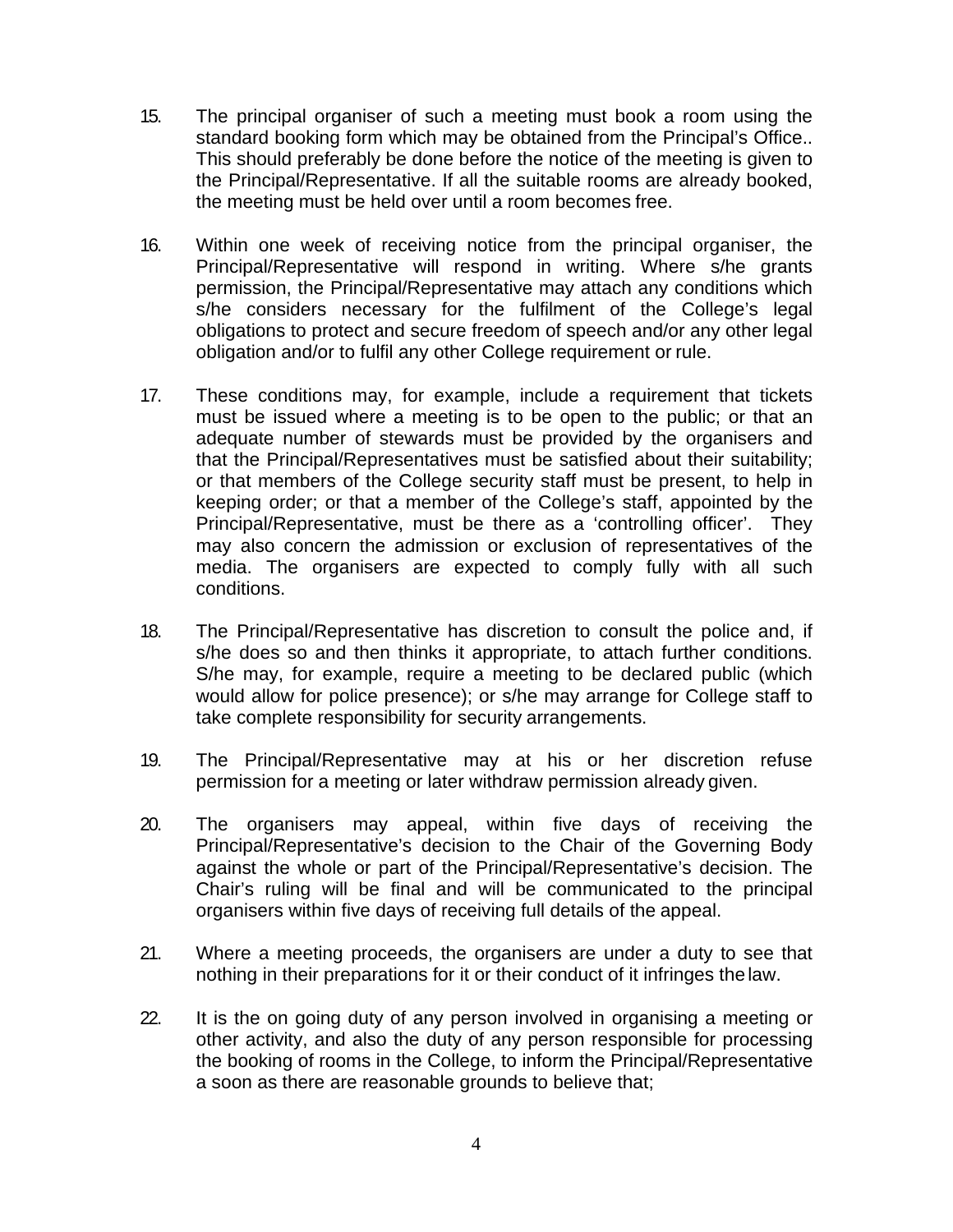- (a) the activity may be disrupted, for example, by reason of:
	- (i) the status of the speaker; or
	- (ii) the nature of any of the subjects to be discussed; or
	- (iii) the view or beliefs (whether or not related to the activity) of any person attending; or
	- (iv) the coincidence of the activity with another activity.
- (b) the personal safety or property of any person attending may be at risk by reason of their involvement in the activity; or
- (c) intimidation, duress, or harassment might be applied to any person in an attempt to prevent their attending the activity; or
- (d) the activity might be picketed.
- 23. No articles or objects may be taken inside the building where a meeting is taking place, or taken or used elsewhere on College premises, in circumstances where the presence or use of those articles or objects is likely to cause injury or damage.
- 24. The responsibility for conducting a meeting rests with the appointed chairperson. This calls for a close liaison and consultation beforehand between the chairperson and the principal organiser, especially if the Principal/Representative has attached any conditions to permission to use College premises.
- 25. At the meeting, the chairperson has a duty to keep order and, so far as possible, to secure that both the speaker and the audience act in accordance with the law. The chairperson should issue warnings if unlawful conduct, such as the use of violence is threatened or takes place, and where such conduct continues, should require the offenders to withdraw or to be removed by the stewards. The chairperson may call upon the help of any security officers whose presence the Principal/Representative has made a condition of holding the meeting.
- 26. However, if the chairperson has made all reasonable efforts to keep order but the meeting goes or continues out of control, any 'controlling officer' present will take charge. If there is no 'controlling officer', any security officers present will take charge, acting on instructions or advice which the Head Security Officer has given to them beforehand but otherwise using their own initiative. In the absence of a 'controlling officer' or security officer, the chairperson must send one or more of the stewards to seek help from the security staff at their normal station of work.
- 27. College premises used for meetings must be left clean and tidy. In default, the organisers may be charged for any additional cleaning and for any repairs which are necessary. Payment in advance, or evidence of ability to pay, may be required before a meeting takes place.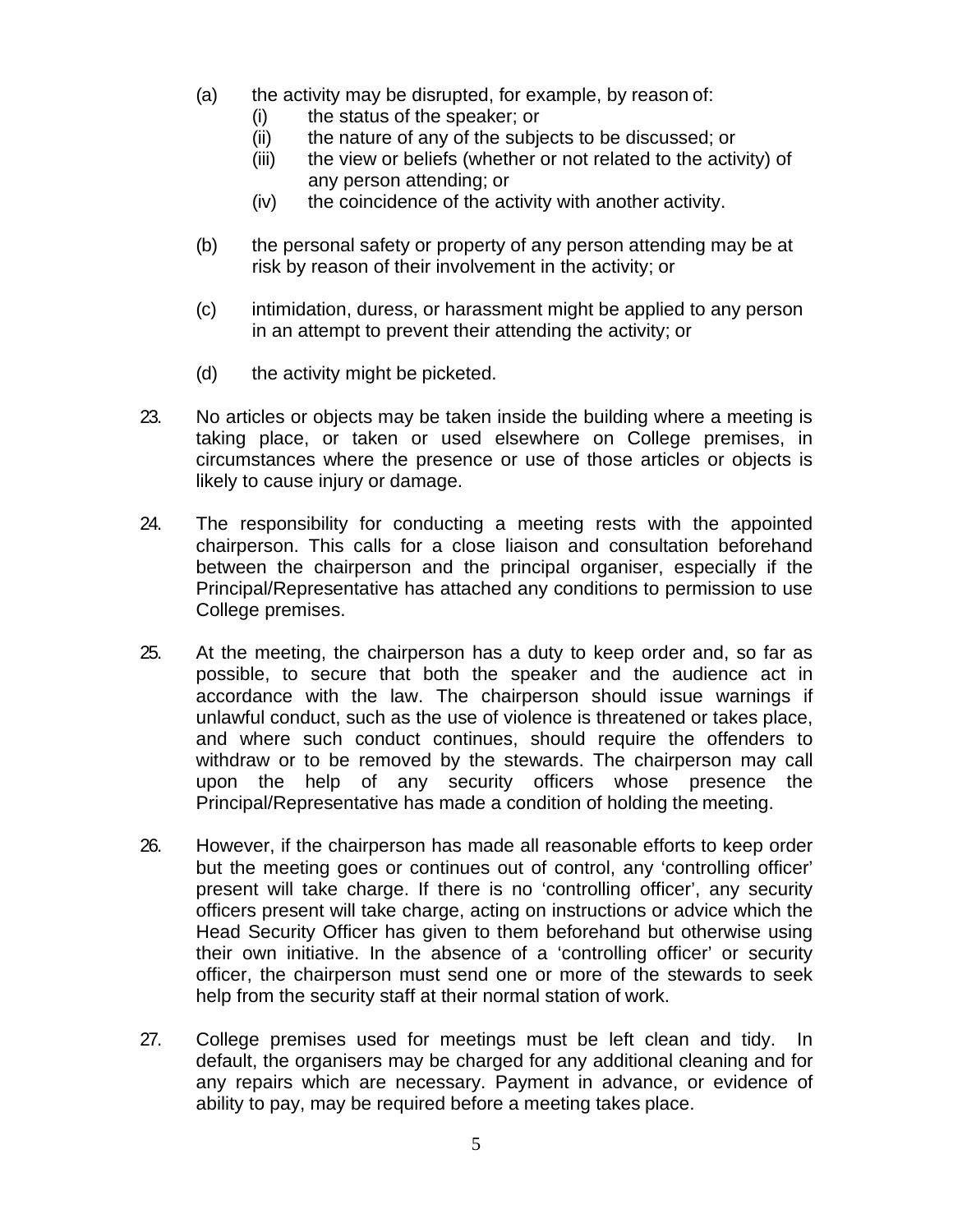#### **Sanctions**

- 28. Failure to observe the requirements of this code or of any conditions laid down by the Principal/Representative makes any student or member of staff concerned liable to disciplinary action by the College and, at the discretion of the College, to regard any booking of a room as void.
- 29. If any actions involve breaches of the criminal or civil law, the College will assist the prosecuting authorities as appropriate.

#### **Conclusion**

- 30. All meetings for which the use of College premises is granted or withheld under this code will be reported to the Governing Body.
- 31. The Governing Body will review the code from time to time.